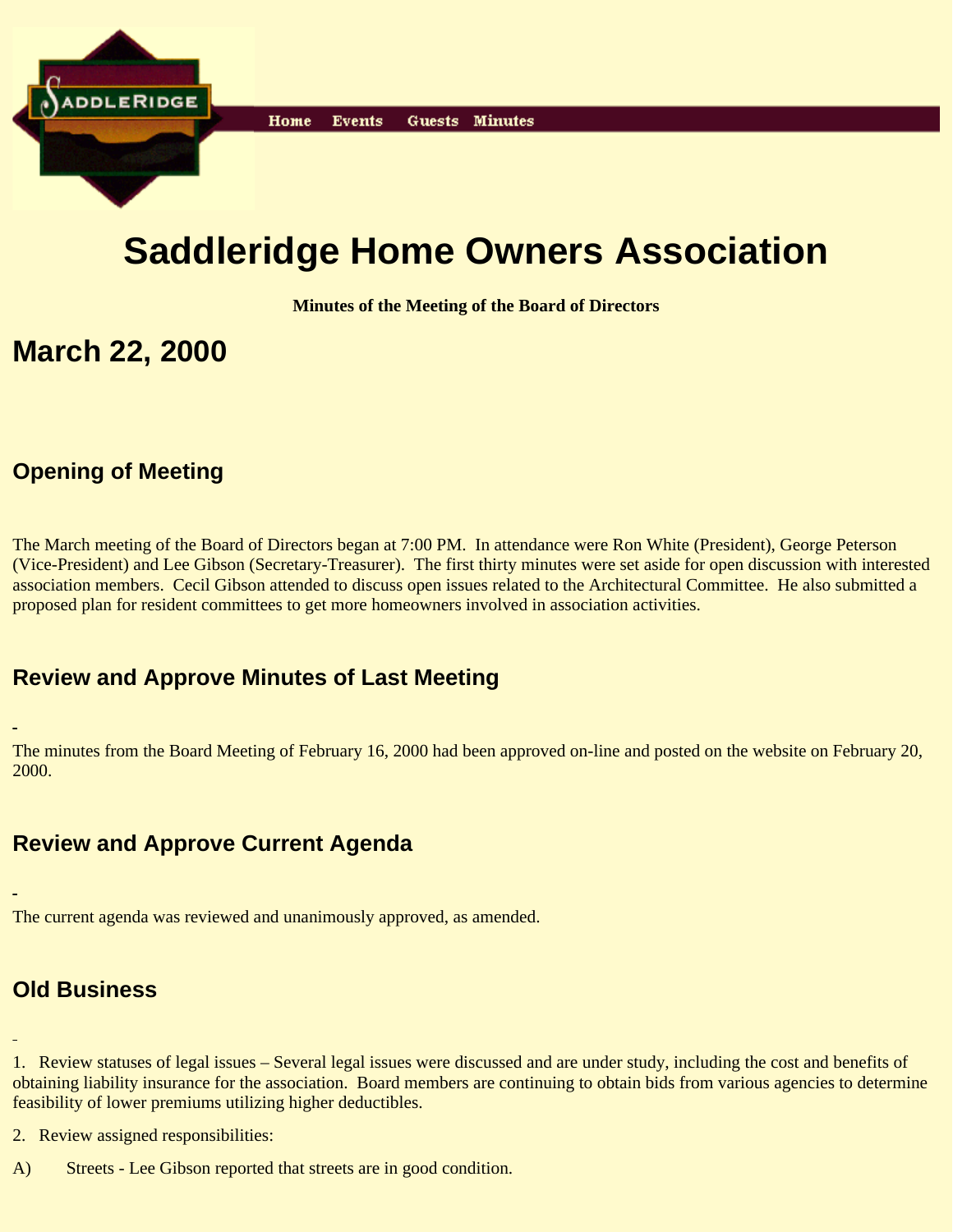B) Clubhouse – Barbara Wilson is obtaining bids to replace the locks at the clubhouse with non-duplicating key features. Lee Gibson will submit a proposal to install plastic mini-blinds in the clubhouse for privacy as well as insulation for the A/C. A sign will also be made to advise users of the clubhouse to turn off the  $A/C$  and/or heat when leaving the premises.

C) Grounds – George Peterson advised the light at the south entrance is broken again and needs to be repaired. The Neighborhood Watch signs have been installed by the Texas Dept. of Transportation at both entrances, free of charge.

D) Architectural Committee –Letters will be sent out shortly to all landowners who are violating deed restrictions related to signs, i.e. No Trespassing.

# **E) Homepage: The board will add the working budget and the deed restrictions to the web page to ensure residents have access to this information as soon as scanning is completed.**

## **F) Database – George Peterson is continuing to correct addresses for residents as notified via dues payments.**

3. The broken fence at the south entrance has been repaired. Cecil

Gibson obtained the lumber and supplies and Duane Wilson did the actual repairs and painting. The total cost of repair was \$212.44.

4. PEC installed a shielded vapor light at the South entrance to ensure better security and minimize cost of constantly replacing existing spot light bulbs. The cost is \$7.50 per month and PEC maintains the bulbs/repairs.

5. Ron White contacted the owners of Lot 53 regarding use of water

for south entrance landscaping. A contract will be drawn up on an annual basis for water and electricity usage from their well.

6. Collection of late dues for **1998, 1999 and 2000** will be handed

over to a collection agency to collect payments. Penalties and interest (18% per annum) plus collection fees will be added. Any resident who is not current on all of their dues is **not allowed to vote** on any association issues nor use any recreational

facilities per the Saddleridge Bylaws. We have received significant returned mail with incorrect addresses for homeowners. The Board agreed that we need to obtain e-mail addresses for all homeowners to ensure better communication.

7. The Spring Picnic will be held on April 29, 2000. The agenda was discussed and will be finalized within the next week. Topics to be covered include process for annual dues increase, changing amendments, budget review and any landowner concerns. Invitations and Proxies, for those who cannot attend, will be mailed in April.

8. Resident Committees will be presented for review at the April meeting to solicit input and seek volunteers to fill positions.

## **Review Monthly Financial Statements**